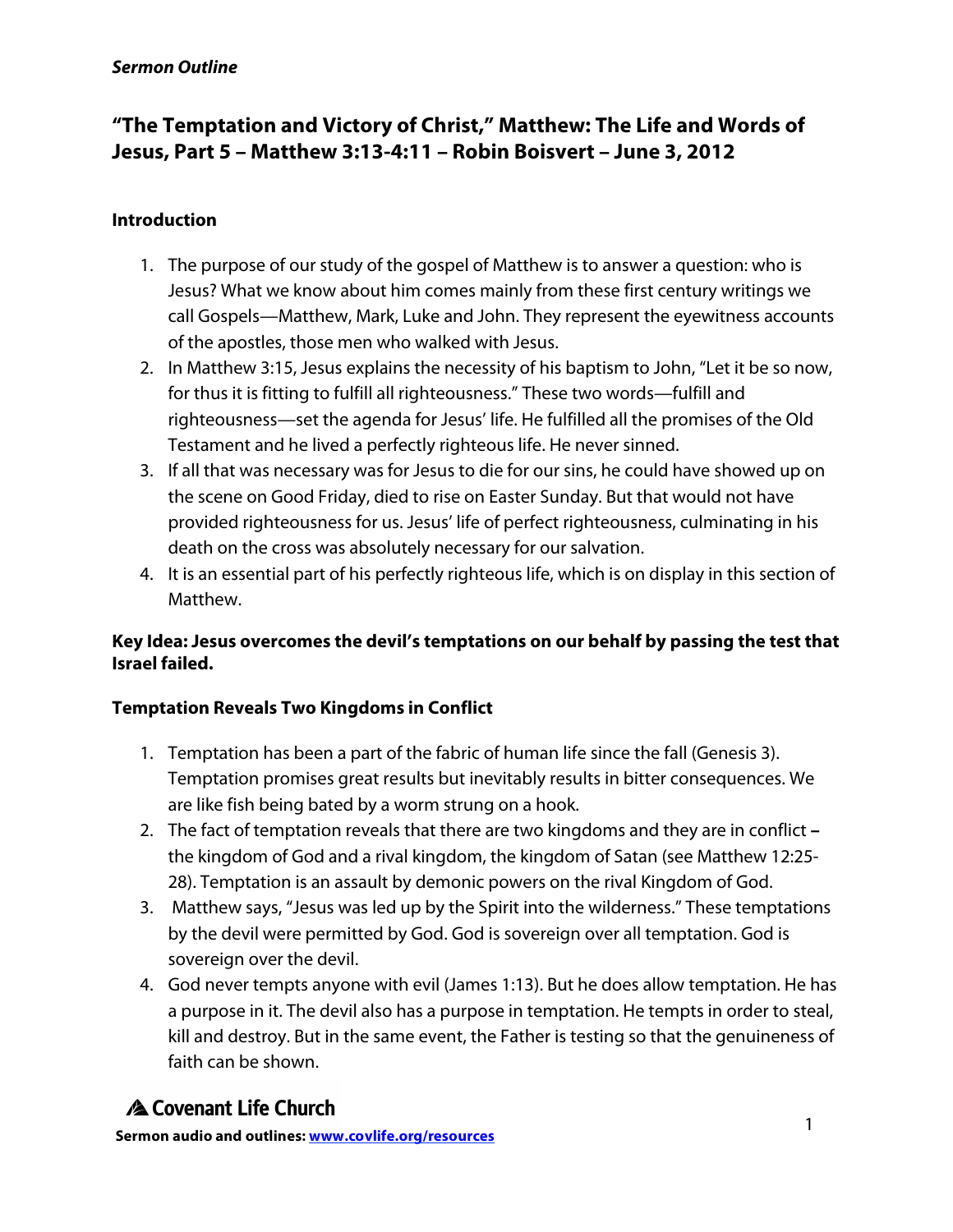## *Sermon Outline*

#### **Jesus Demonstrates Faithful Allegiance to God**

- 1. Jesus overcomes the devil's temptations on our behalf by passing the test that Israel failed.
- 2. Matthew tells us that Jesus was fasting for forty days in the wilderness (4:1-2). The number forty is significant because it signals to us that Jesus is reliving the history of Israel. He is declared God's beloved Son, he passes through water, and is tested for a period of forty days.
- 3. Both Israel and Adam failed the test. Both succumb to temptation. Jesus, however, passes where both Adam and Israel failed.
- 4. The first temptation: stones to bread. The nature of all the temptations—and this one in particular—is to try to get Jesus to use his status and his power to serve himself instead of God. Jesus, though, remains faithful to God by trusting in his Father's goodness even in the midst of temptation. Jesus quotes Deuteronomy 8:3, demonstrating his trust in God's word that man, indeed, does not live by bread alone.
- 5. The second temptation: the Temple pinnacle. Satan tempts Jesus to put the Father to the test. The devil was suggesting Jesus act presumptuously: "Expect God to jump through some hoops for you. Do some tricks for you. Jump off the precipice. He'll catch you. You are the Son of God, are you not?" The Devil even quotes Psalm 91 as a proof-text. Jesus, however, stands firm on his Father's word and quotes Deuteronomy 6:16, "You shall not put the Lord your God to the test." This stands in stark contrast to the Israelites who demanded a sign from God— a sign greater than God was pleased to give.
- 6. The third temptation: the kingdoms of the world. Here, all subtlety is gone. This is a crass attempt to get Jesus to gain the kingdoms of the world and their glory by worshipping Satan. Instead of allegiance to God, allegiance to Satan. This temptation attempts to persuade Jesus to achieve power and glory by avoiding sacrifice, avoiding the cross. Jesus would have none of it.

## **He Does This for Us as the True Israel, God's Son**

- 1. Jesus passed the test. For us! It is in him that we have victory over the devil. He did this for us. God the Son became a man for us.
- 2. His life was exemplary. It is an example for us so we can learn from him. And what do we learn?
	- a. Be radical in your allegiance to God.
	- b. Learn the word of God. Learn to use it as a sword. Lean on it for truth to live by. Jesus did not get into philosophical arguments with the devil. Neither should you. He has thousands of years of experience in dealing with human beings. Jesus met him with God's eternal, abiding, ever-proceeding Word.

# A Covenant Life Church

<sup>2</sup> **Sermon audio and outlines: www.covlife.org/resources**